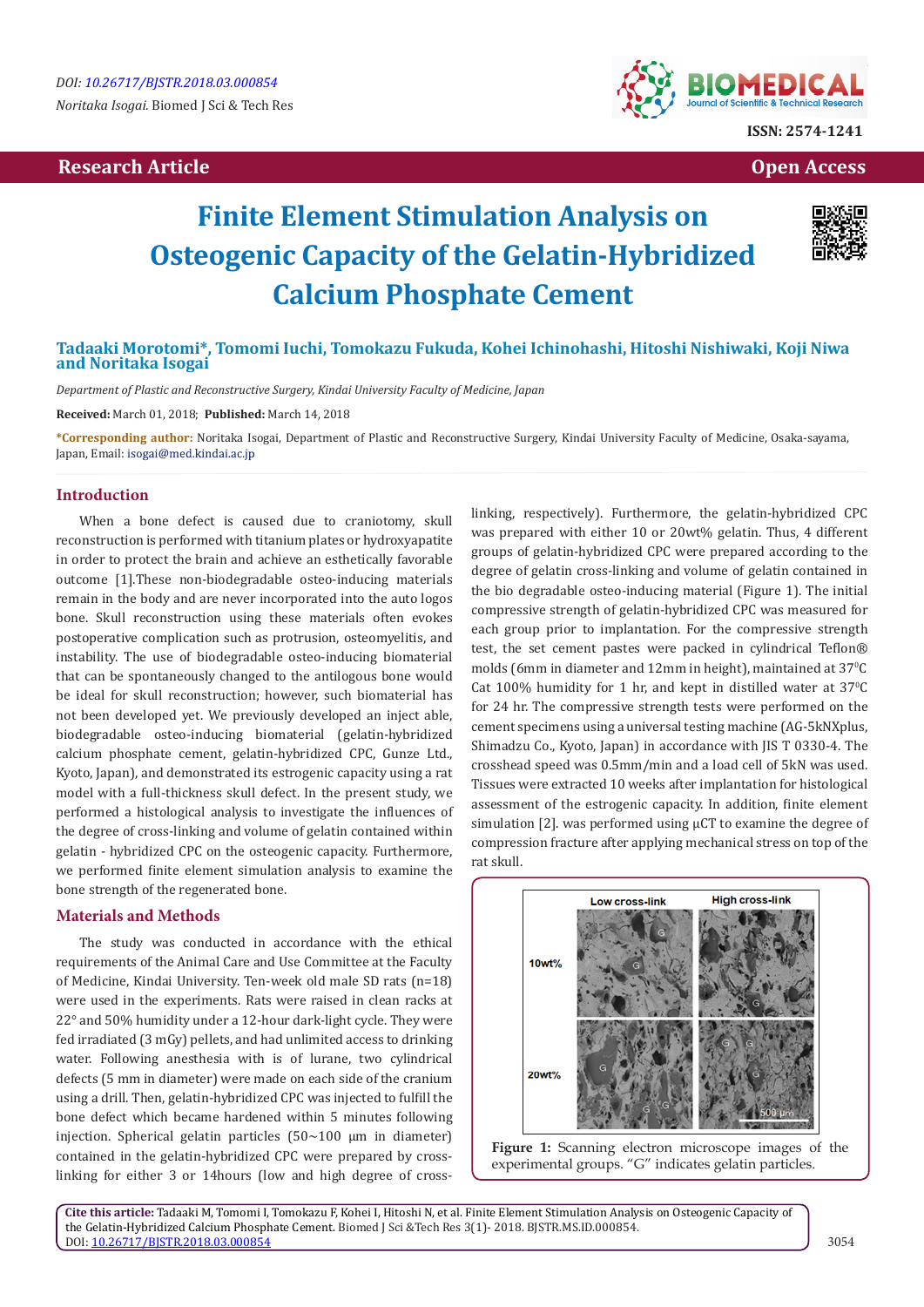## **Statistical Analysis**

The Student t test was used to compare 2 means, and the Oneway analysis of variance and the Holm post hoc test were used to compare >3 means. All statistical analyses were performed using R Environment (R Project) and p<0.05 was considered to be statistically significant.

## **Results**



**Figure 2**: Initial compression strength of the gelatinhybridized CPC prior to implantation. Statistical significance was determined at  $p<0.05(*)$  level for specimens compared with 0 wt% and for each group of samples compared between 10 and 20 wt%.



#### **Figure 3**:

A. Control: the site of the bone defect 10 weeks after surgery.

B. Histology and  $\mu$ CT images of experimental groups 10 weeks after implantation. The arrows indicate the areas of bone regeneration.

The compressive strength of the hardened, gelatin-hybridized CPC was examined prior to its implantation. The compressive strength of the gelatin-hybridized CPC with 10 and 20wt% gelatin was significantly lower than that with 0wt% gelatin, being approximately 1/3 and 1/9 of the 0wt% group, respectively. The degree of cross-linking did not show a significant influence on the compressive strength (Figure 2). By histology and µCT, bone regeneration was not completely achieved in the full-thickness skull defect 10 weeks after implantation of the gelatin-hybridized CPC. Bone regeneration was observed more frequently in rats that received the gelatin-hybridized CPC containing 20wt% gelatin with

a low degree of cross-linking compared with those that received the gelatin-hybridized CPC containing 10wt% gelatin with a high degree of cross-linking. Thus, the gelatin-hybridized CPC containing 20wt% gelatin with a low degree of cross-linking incorporated more effectively into the antilogous bone (Figure 3). Furthermore, we performed finite element simulation analysis and demonstrated that, following implantation, the bone strength of the rat skull was the greatest in rats that received gelatin-hybridized CPC containing 20wt% gelatin with a low degree of cross-linking (Figure 4).



**Figure 4**: Bone strength of rat skull examined by finite element simulation analysis. Bone strength was measured by finite element simulation analysis after applying a mechanical force to the top of the rat skull. Red indicates the areas of compression fracture, and white indicates the areas of tensile fracture.

A. Bone strength in the control. Bone fracture and depressed deformation were observed in a large area with 940-N mechanical stress.

B. Bone strength in the experimental groups 10 weeks after implantation.

#### **Discussion**

Previous studies examined the osteogenic capacity of gelatincontaining conventional CPC using rabbit femur and canine mandibular bone defect models. These studies demonstrated a positive correlation between the volume of gelatin contained within CPC and cell infiltration after implantation. However, studies have also shown that the bone strength of CPC is significantly reduced with an increasing volume of gelatin [3,4]. In this study, the strength of CPC was maintained by adjusting the degree of cross-linking and volume of gelatin. Additionally, since gelatinhybridized CPC is inject able, it facilitates casting and can be shaped to fit various forms of bone defects. Our findings suggest that for gelatin-hybridized CPC, the use of a high volume of gelatin with a low degree of cross-linking promotes ontogenesis to improve its incorporation into antilogous bone. It has been reported that about 600gram of mechanical stress is applied subcutaneously [5]. Thus, the initial strength of the gelatin-hybridized CPC containing 20wt% gelatin was not sufficient to withstand the stress.

However, finite element simulation analysis demonstrated that the degree of compression fracture was the lowest in defects implanted with gelatin-hybridized CPC containing 20wt% gelatin